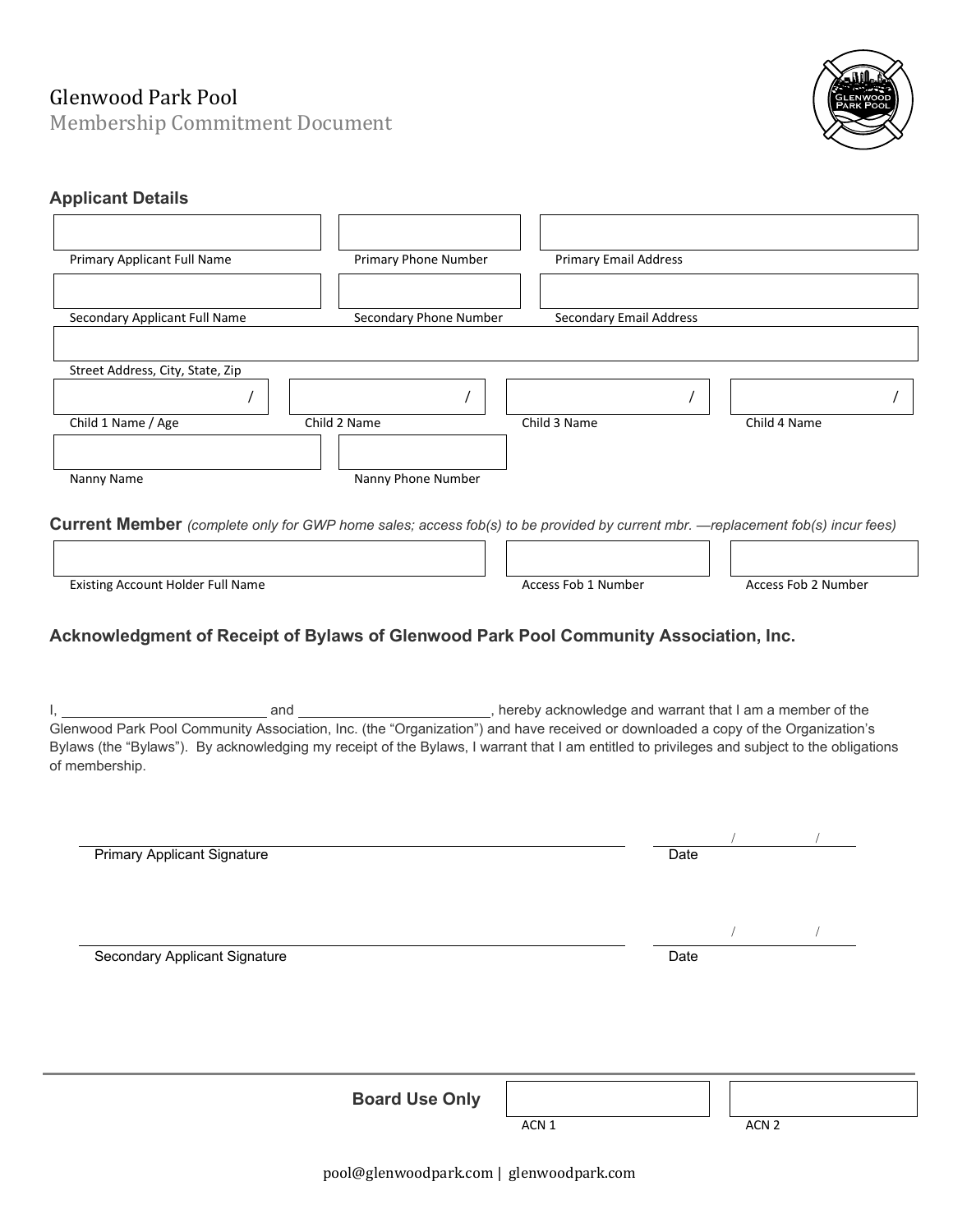Glenwood Park Pool Membership Commitment Document



# **Member Commitment Payment Option**

**Pay In-Full:** Check written for complete membership fee below.

## **Payment Details**

Along with a copy of your completed application, two checks should be written and made payable to **Glenwood Park Pool** (one check for the membership fee and one check for the annual dues). Please email pool@glenwoodpark.com to arrange delivery of access fob(s) and obtain completed form and checks from you. Please note Single memberships will receive 1 fob and Family memberships, 2 fobs.

**One-time Membership Fee:** Make your check out to **Glenwood Park Pool**. Membership fees are as follows: Studio and one Bedroom Condos: \$1,500; Two Bedroom condos, Townhomes and Single Family Homes: \$2,000; **Non-Glenwood Park Residents: N/A at this time.**

**Glenwood Park Resident and Non-Resident Membership Transferring:** Per Article II, Section 3 of the Glenwood Park Pool Association documents, the membership may be transferred to the purchaser by completing this form and providing it, along with a check made out to **Glenwood Park Pool** for \$500.00. The transfer fee is nonrefundable.

**Recurring Annual Dues:** Make your check out to **Glenwood Park Pool**. Current Annual dues are \$450 for families and \$400 for individuals and couples.

## **Applicant Signature**

By signing this form, I agree to pay of my membership fee, along with my annual fee, and abide by pool rules and regulations (available on glenwoodpark.com). I will pay the balance of my membership in full. I understand that my membership fee is annual.

Primary Applicant Signature **Date of Applicant Signature** Date of Applicant Control of Applicant Date Date of Date

Secondary Applicant Signature **Date of Applicant Signature** Date of Applicant Signature Date of Applicant Signature

Email *pool@glenwoodpark.com* with membership or billing questions.

/ /

/ /